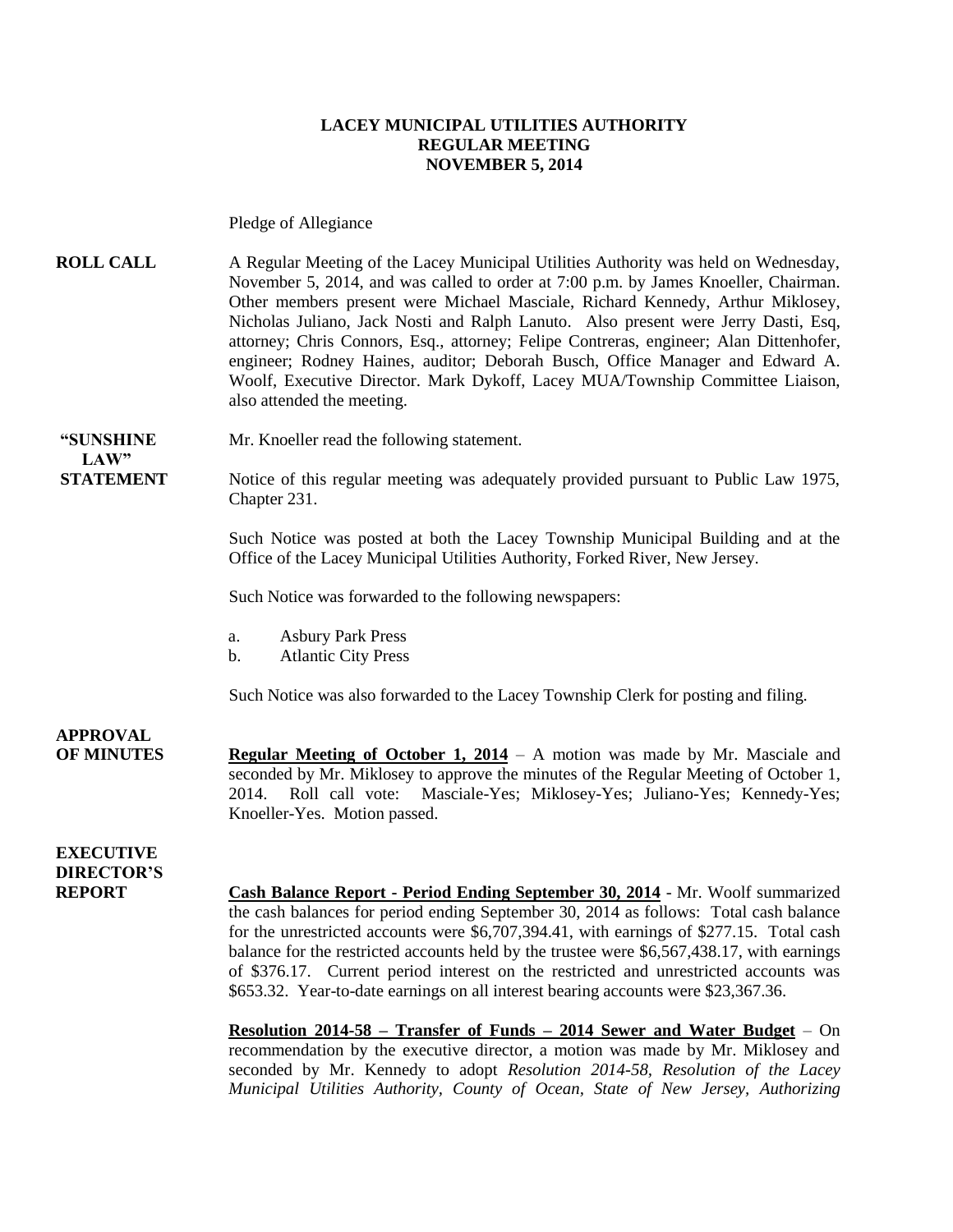*Transfer of Funds, 2014 Sewer and Water Budget.* Roll call vote: Miklosey-Yes; Kennedy-Yes; Juliano-Yes; Masciale-Yes; Knoeller-Yes. Motion passed.

**Resolution 2014-54 – Award Contract for Cleaning and Televising Sewer Contract No. 8** – On recommendation by the executive director, a motion was made by Mr. Miklosey and seconded by Mr. Masciale to adopt *Resolution 2014-54, Resolution of the Lacey Municipal Utilities Authority, County of Ocean, State of New Jersey, Awarding Contract for Cleaning and Televising Sanitary Sewer Contract No. 8* to Video Pipe Services in the amount of \$374,708.17.Roll call vote: Miklosey-Yes; Masciale-Yes; Juliano-Yes; Kennedy-Yes; Knoeller-Yes. Motion passed.

**Resolution 2014-53 – Award Contract for Water Meter Installation – Superstorm Sandy** – On recommendation by the executive director, a motion was made by Mr. Masciale and seconded by Mr. Kennedy to adopt *Resolution 2014-53, Resolution of the Lacey Municipal Utilities Authority, County of Ocean, State of New Jersey, Awarding Contract for Water Meter Installation at Various Locations due to Superstorm Sandy* to HD Supply Waterworks in the amount of \$690,580.00.Roll call vote: Masciale-Yes; Kennedy-Yes; Juliano-Yes; Miklosey-Yes; Knoeller-Yes. Motion passed.

# **BUSINESS**

**REPORT** The business report was submitted for review.

# **ENGINEER'S**

**REPORT Resolution 2014-57 – Tentative Sewer and Water Approval – Liberty Overhead Door, Inc.** – Mr. Dittenhofer stated his office received the application and plans for tentative sewer and water approval for Liberty Overhead Door, Inc., Block 1003, Lot 1.17. The applicant is proposing to construct a 7,200 SF warehouse building in the culde-sac of Old Shore Road, west of Challenger Way. The applicant proposes to connect to an existing cleanout located in the right-of-way of Old Shore Road and install a sanitary lateral to service the building. The applicant also proposes to connect to an existing curb stop located in the right-of-way of Old Shore Road and install a water service for domestic use. On recommendation by the Authority's engineer, a motion was made by Mr. Kennedy and seconded by Mr. Miklosey to adopt *Resolution 2014-57, Resolution of the Lacey Municipal Utilities Authority, County of Ocean, State of New Jersey, Tentative Sewer and Water Approval, Liberty Overhead Door, Inc., Block 1002, Lot 1.17.* Roll call vote: Kennedy-Yes; Miklosey-Yes; Juliano-Yes; Masciale-Yes; Knoeller-Yes. Motion passed.

> **Water Treatment Plant No. 1 Upgrades** – Mr. Dittenhofer stated pole locations were selected and JCP&L will install in the next three weeks.

> **Installation of Hydraulic Grinder at CP-1** - Mr. Dittenhofer stated this project is complete.

> **Bayonne and Center Road** - Mr. Dittenhofer stated the road development plan was completed and submitted to the Township director of public works for comment.

> **Bayonne Road Improvements** – Mr. Dittenhofer stated road improvements in Bayonne Road between Chelsea and Alpine streets is almost complete. A draft copy of the design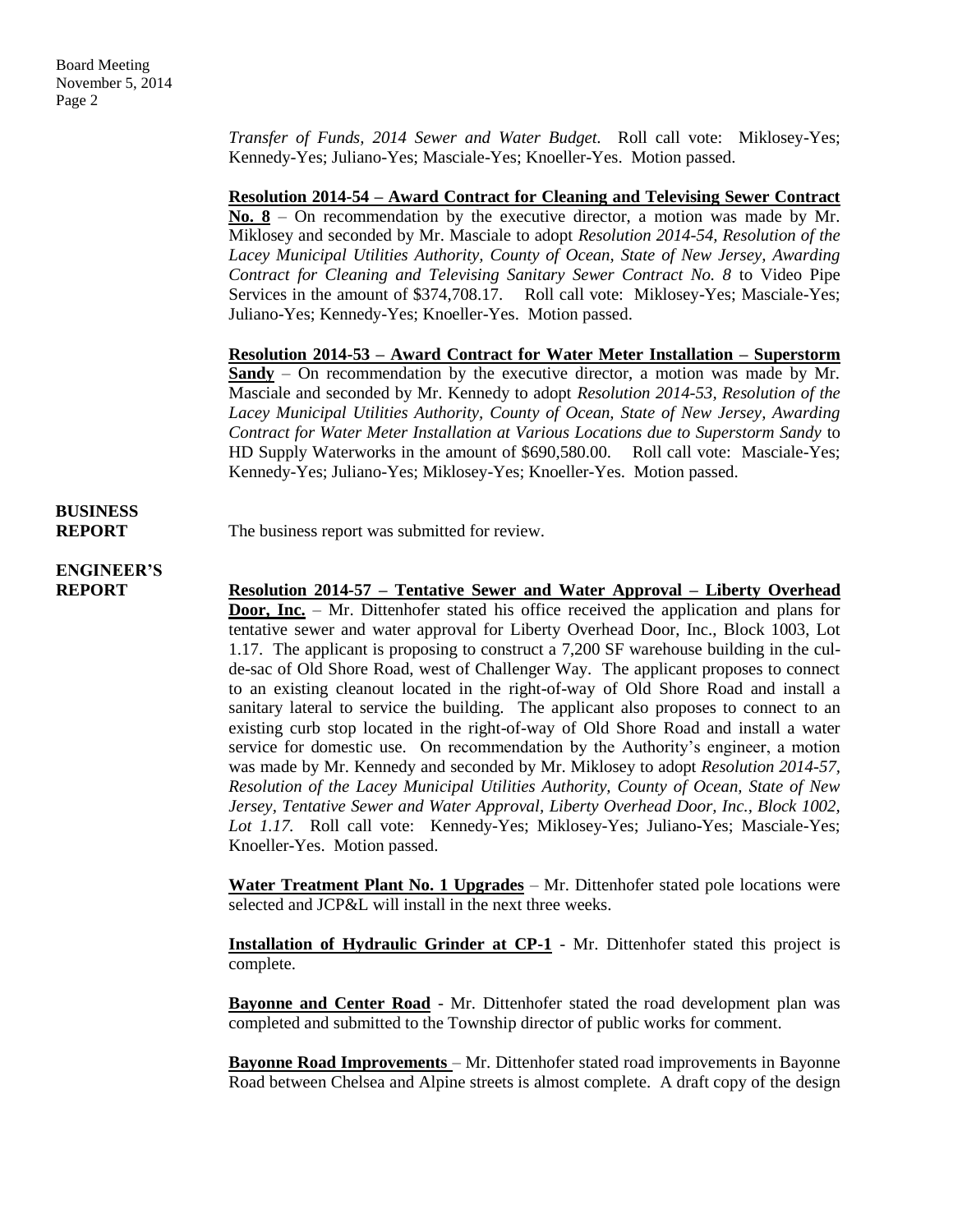Board Meeting November 5, 2014 Page 3

> will be forwarded to the Authority for review and comments. The estimated cost of the project is \$113,675.00.

> Mr. Knoeller asked about the operations of the water treatment plant. Mr. Dittenhofer stated they are making a minor adjustment on the backwash line to restrict the backwash flow. Once this is corrected water can be used.

# **ATTORNEY'S**

**REPORT Lacey Planning Board Compliance Issues** - Mr. Connors stated his office has been in contact with the Township building department and RV&V regarding the outstanding issues in conjunction with the prior Planning Board site plan approvals.

> **James Peirano** – Mr. Connors recommended the torte claim notice filed by Mr. Peirano be forwarded to the Authority's insurance carrier.

> Mr. Knoeller explained that Mr. Peirano's water was shut off because he did not pay his utility bill. Mr. Peirano is now claiming that he is disabled and the water should never have been shut off. Mr. Knoeller stated the Authority's rules and regulations state that if any person needs water for medical purposes their water would not be shut off. However, Mr. Peirano never informed the Authority that he was disabled prior to him being shut off. Mr. Connors stated the Authority is not negligent in this regard. Mr. Knoeller asked Mr. Woolf to contact Mr. Peirano regarding this issue and offer him a payment plan to pay the balance of his bill.

> **Resolution 2014-51 – Appoint Northern Advisory Group Investments – Authority Investment Manager** – On recommendation by the executive director, a motion was made by Mr. Miklosey and seconded by Mr. Masciale to *adopt Resolution 2014-51, Resolution of the Lacey Municipal Utilities Authority, County of Ocean, State of New Jersey, Appointing Northern Advisory Group Investments, Inc., as Investment Manager for the Lacey Municipal Utilities Authority.* Roll call vote: Miklosey-Yes; Masciale-Yes; Juliano-Yes; Kennedy-Yes; Knoeller-Yes. Motion passed.

> Mr. Miklosey informed Mr. Haines that at the last meeting he asked Mr. Conaty to have Mr. Holman to provide the Authority with something in writing regarding his opinion/comments of Northern Advisory Group. As of this date, the Authority has not received this information. Mr. Haines stated he would relay this message to Mr. Holman.

## **AUDITOR'S**

**REPORT Status Report – Month Ending September 30, 2014** – Mr. Haines reported user charges for sewer and water resulted in an unfavorable variance for the month. Delinquency charges had a favorable variance on both water and sewer. Interest income had an unfavorable variance due to investments not performing as well as expected.

> **Resolution 2014-55 – Approval of 2015 Sewer and Water Budget -** Secretary Kennedy executed Resolution 2014-55, approving the 2015 Sewer and Water Budget, which was approved at the October 2, 2014 meeting.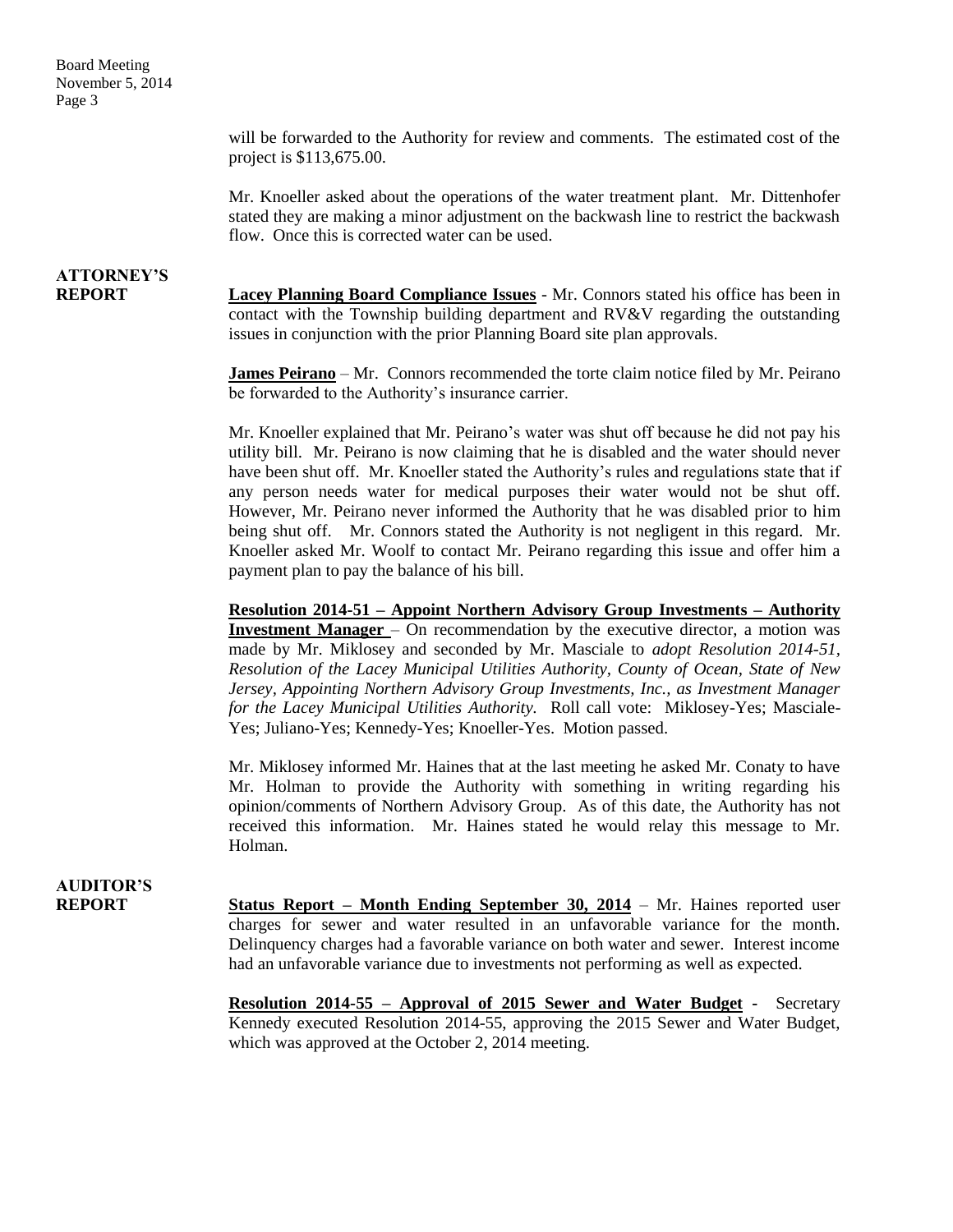**Resolution 2014-56 – Submittal of 2015 Sewer and Water Budget -** Secretary Kennedy executed Resolution 2014-56, submittal of 2015 Sewer and Water Budget, which was approved at the October 2, 2014 meeting.

#### **CORRESPONDENCE**

**Sandra Coyte, N. Main St.** - Requesting relief of utility bill, due to leaking toilet. Based upon the available information, a waiver of the service charges could not be supported.

**Rosemary Campo, Canterbury Dr.** - Requesting relief of utility bill, due to leaking toilet. Based upon the available information, a waiver of the service charges could not be supported.

**Kathryn Dakis, Stony Point. Dr.** - Requesting relief of utility bill, due to leaking toilet. Based upon the available information, a waiver of the service charges could not be supported.

**James Polon, Cedar Dr.** - Requesting relief of utility bill, due to filling pool without pool fill meter. Based upon the available information, a waiver of the service charges could not be supported.

**Mr. & Mrs. Arruda, Brentwood Rd.** - Requesting relief of utility bill, due to watering lawn without irrigation meter. Based upon the available information, a waiver of the service charges could not be supported.

**Michelle Keats, F. Street** - Requesting relief of utility bill, due to watering lawn without irrigation meter. Based upon the available information, a waiver of the service charges could not be supported.

**James Sharkey, Elwood Street** - Requesting relief of utility bill, due to leak in sprinkler system. Based upon the available information, a waiver of the service charges could not be supported.

**Richard Holzer, Daytona Road** - Requesting relief of utility bill, due to unexplained high water usage. Since the high water usage was due to a faulty water meter, a motion was made by Mr. Masciale and seconded by Mr. Miklosey to grant a credit adjustment on the sewer charges in the amount of \$729.92 (62,000 gallons). Roll call vote: Masciale-Yes; Miklosey-Yes; Juliano-Yes; Kennedy-yes; Knoeller-Yes. Motion passed.

**Marlene Johnson, Laurel Blvd.** - Requesting relief of utility bill, due to leak at bulkhead. Since the water that leaked did not go into the sewer system, a motion was made by Mr. Kennedy and seconded by Mr. Miklosey to grant a credit adjustment on the sewer charges in the amount of \$145.50 (32,000 gallons). Roll call vote: Kennedy-Yes; Miklosey-Yes; Juliano-Yes; Masciale-Yes; Knoeller-Yes. Motion passed.

**Jennifer Natoli, Falkenburgh Ave.** - Requesting relief of utility bill, due to outside hose leak. Since the water that leaked did not go into the sewer system, a motion was made by Mr. Kennedy and seconded by Mr. Miklosey to grant a credit adjustment on the sewer charges in the amount of \$321.72 (56,000 gallons). Roll call vote: Kennedy-Yes; Miklosey-Yes; Juliano-Yes; Masciale-Yes; Knoeller-Yes. Motion passed.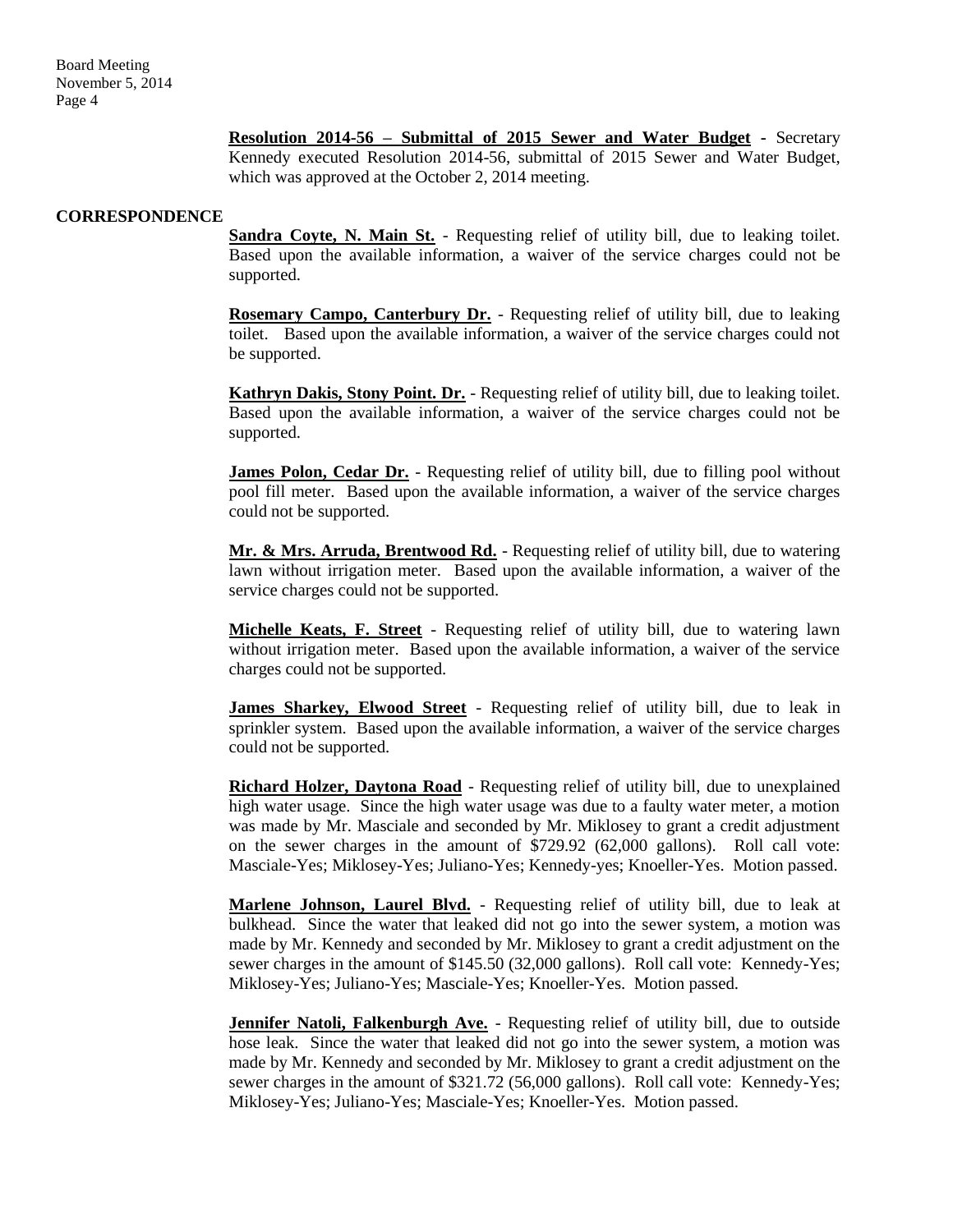**PRM Properties, Old Shore Road** - Requesting relief of utility bill, due to watering without irrigation meter. Based upon the available information, a waiver of the service charges could not be supported.

## **OLD**

**BUSINESS Continuing Disclosure Reporting Requirements** – Mr. Woolf stated Acacia Financial was appointed to review the Authority's recent bond issues to make sure there were no misstatements that needed to be reported. In order for them to continue with this process, a bond counsel must be appointed to oversee that there are no misstatements or inconsistencies with what was originally submitted with the bond application.

> Mr. Woolf received two quotes for bond Counsel – Decotis Fitzpatrick and Gluck Walrath. He stated both firms had offered their services of an amount not to exceed \$5,000.00. Hourly rates for Decotis Fitzpatrick is \$250.00 per hour, and Gluck Walrath is \$225.00 per hour. Mr. Woolf stated given the fact that Gluck Walrath has handled the Authority's bonds over the last 10 years, he recommends appointing Gluck Walrath to handle the continuing disclosure requirements for the recent bond issue. A motion was made by Mr. Masciale and seconded by Mr. Kennedy to appoint Gluck Walrath in an amount not to exceed \$5,000.00 to handle the continuing disclosure requirements of the Authority. Roll call vote: Masciale-Yes; Kennedy-Yes; Juliano-Yes; Miklosey-Yes; Knoeller-Yes. Motion passed.

### **NEW**

**BUSINESS** There was no new business to discuss.

## **PUBLIC BUSINESS/**

**COMMENT** There was no public business/comment.

# **PAYMENT OF**

**VOUCHERS** WHEREAS, the members of the Lacey Municipal Utilities Authority carefully examined all vouchers presented for payment of claims;

> **NOW, THEREFORE, BE IT RESOLVED** by the Lacey Municipal Utilities Authority that:

> 1. Said vouchers in the sum of \$351,055.73 be same are hereby approved to be paid.

- 2. Said vouchers are listed on the attached computer check register.
- 3. This resolution shall take effect immediately

A motion was made by Mr. Miklosey and seconded by Mr. Kennedy to adopt the above resolution. Roll call vote: Miklosey-Yes; Kennedy-Yes; Juliano-Yes, but abstains on Eastern Warehouse Distributors; Masciale-Yes; Knoeller-Yes. Motion passed.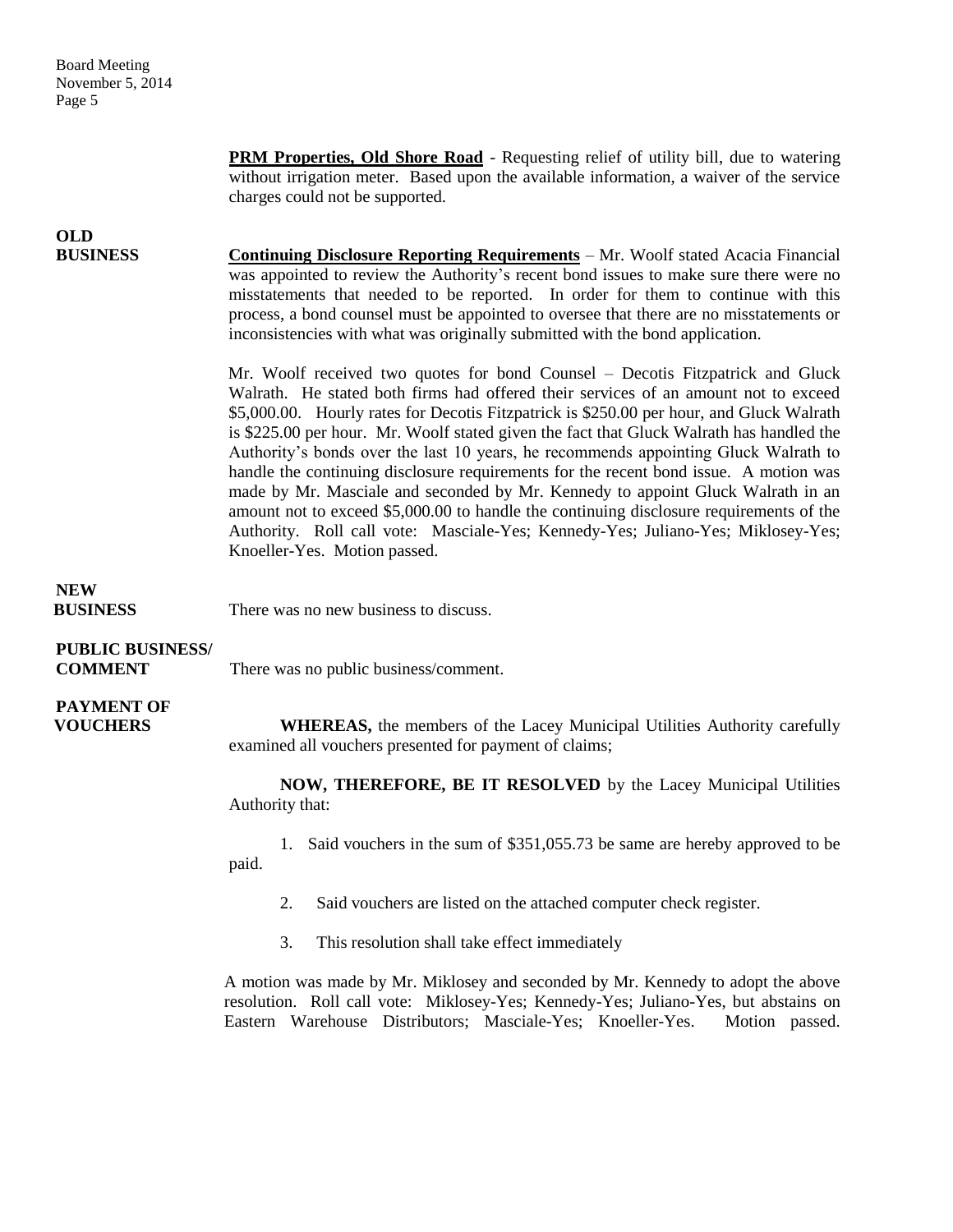Board Meeting November 5, 2014 Page 6

**ADJOURNMENT** There being no further business to discuss, the meeting was adjourned at 7:15 p.m.

Respectfully submitted,

Michele Kennedy Executive Secretary